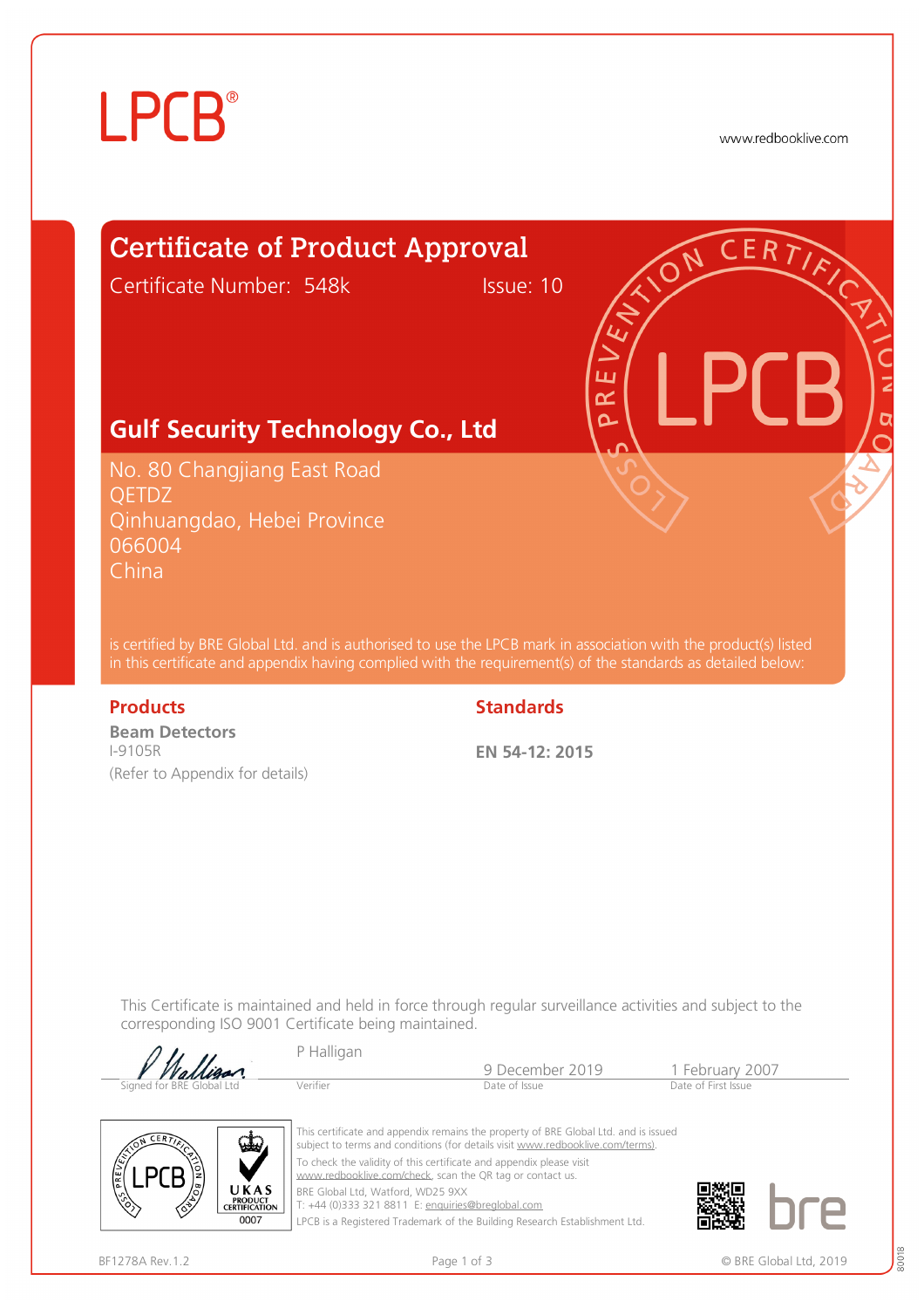# **LPCB**®

### Appendix to Certificate No: 548k Issue: 10

### **Gulf Security Technology Co., Ltd**

| Certified<br>Product | <b>Description</b>                                                                                                                                                    | <b>LPCB</b><br>Ref.No. |
|----------------------|-----------------------------------------------------------------------------------------------------------------------------------------------------------------------|------------------------|
| <b>I-9105R</b>       | Intelligent Optical Beam Detector<br>Notes:<br>1) Meets the requirements of EN 54-12 at the following sensitivity settings:<br>Level 1 - 1.61 dB<br>Level 2 - 2.31 dB | 548k/01                |

This Certificate is maintained and held in force through regular surveillance activities and subject to the corresponding ISO 9001 Certificate being maintained.